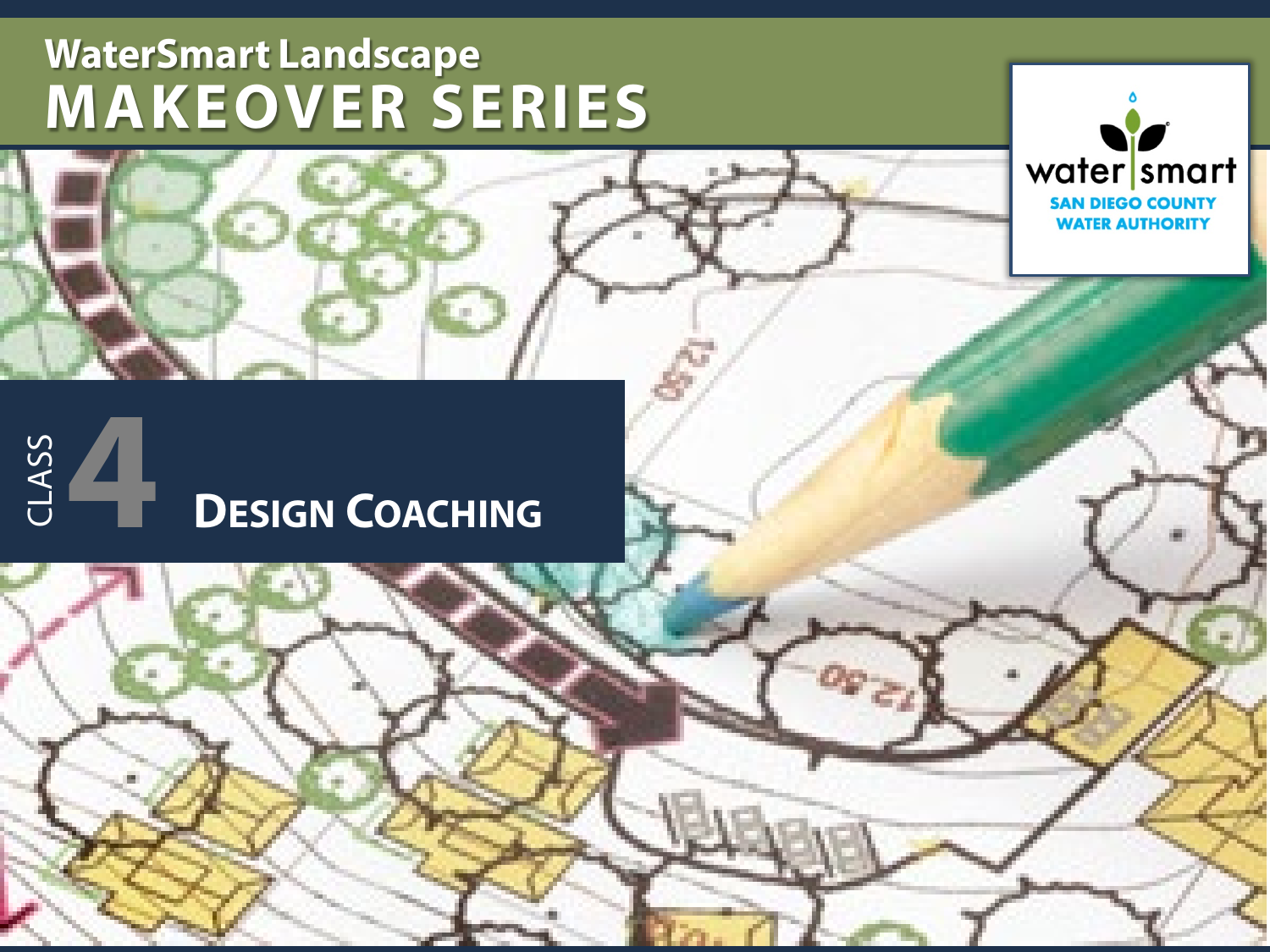# **4 Contact Us**



### **WaterSmart Series Contacts:**

**Michelle Landis,** Project Manager **Leticia Perez Isaac,** Project Coordinator **Rania Theodosi,** Project Coordinator Studio West Landscape Architecture + Planning Email: **landscapemakeover@sdcwa.org**

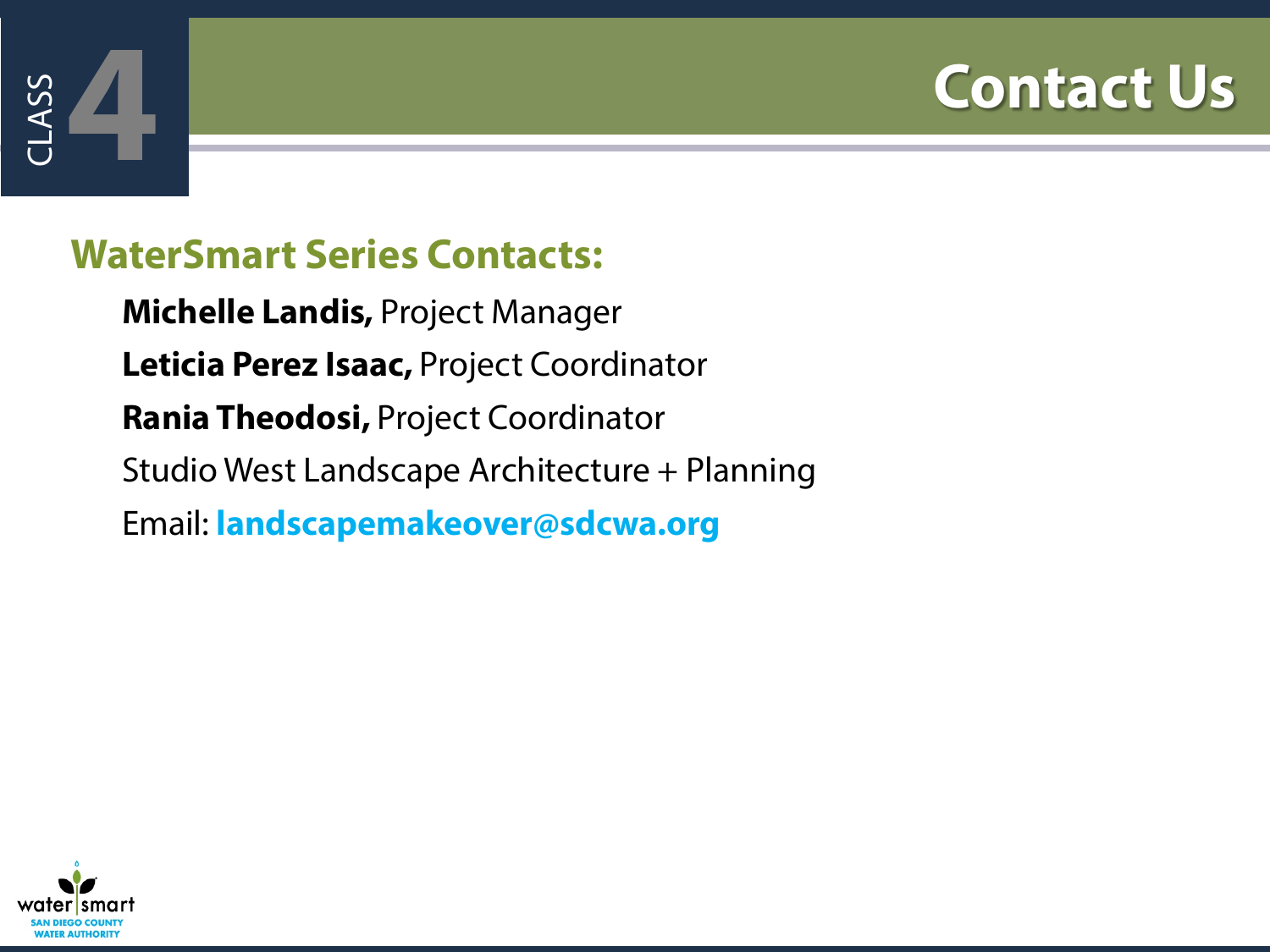#### **Let's Get Started**

Watersheds, Plot Plan, Scale, Soil, Watersheds & Site Evaluation

#### **Shaping Spaces**

Landscape Design Fundamentals, Plant Selection & Functional Design



#### **Make it Happen**

Irrigation Design, Turf Removal, Implementation & Maintenance

**Design Coaching**  Planting, Irrigation and LID Plans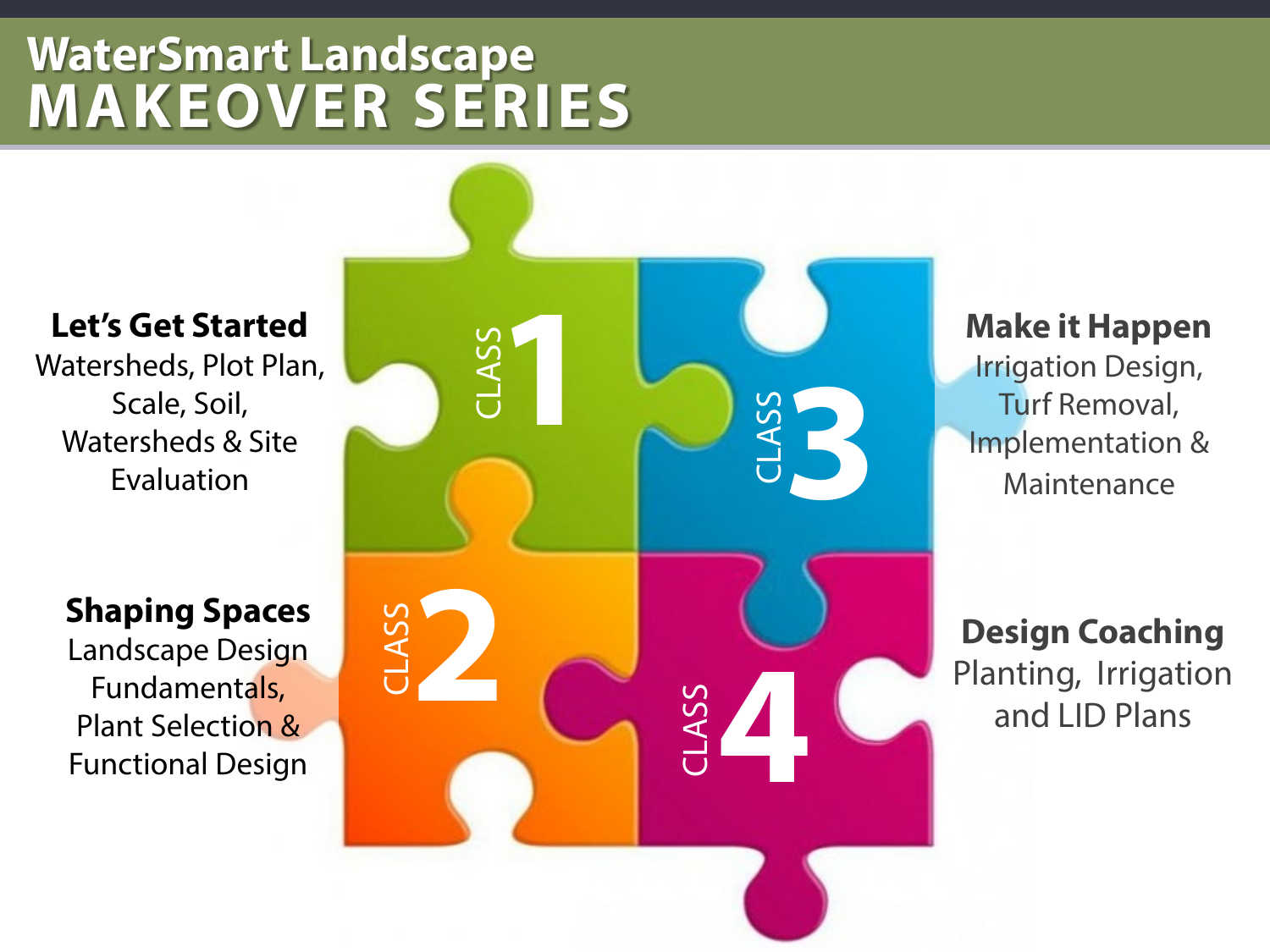# **Course Goals Review**

Learn the knowledge and skills necessary to convert a high-water-use turf area into a beautiful, WaterSmart landscape, including how to:

- 1. Identify Your Landscape Target
- 2. Create a Basic Plot Plan
- 3. Evaluate Your Site
- 4. Design Your WaterSmart Landscape
- 5. Implement Your Plan
- 6. Care for Your WaterSmart Landscape



water smart **SAN DIEGO COUNTY** WATER AUTHORITY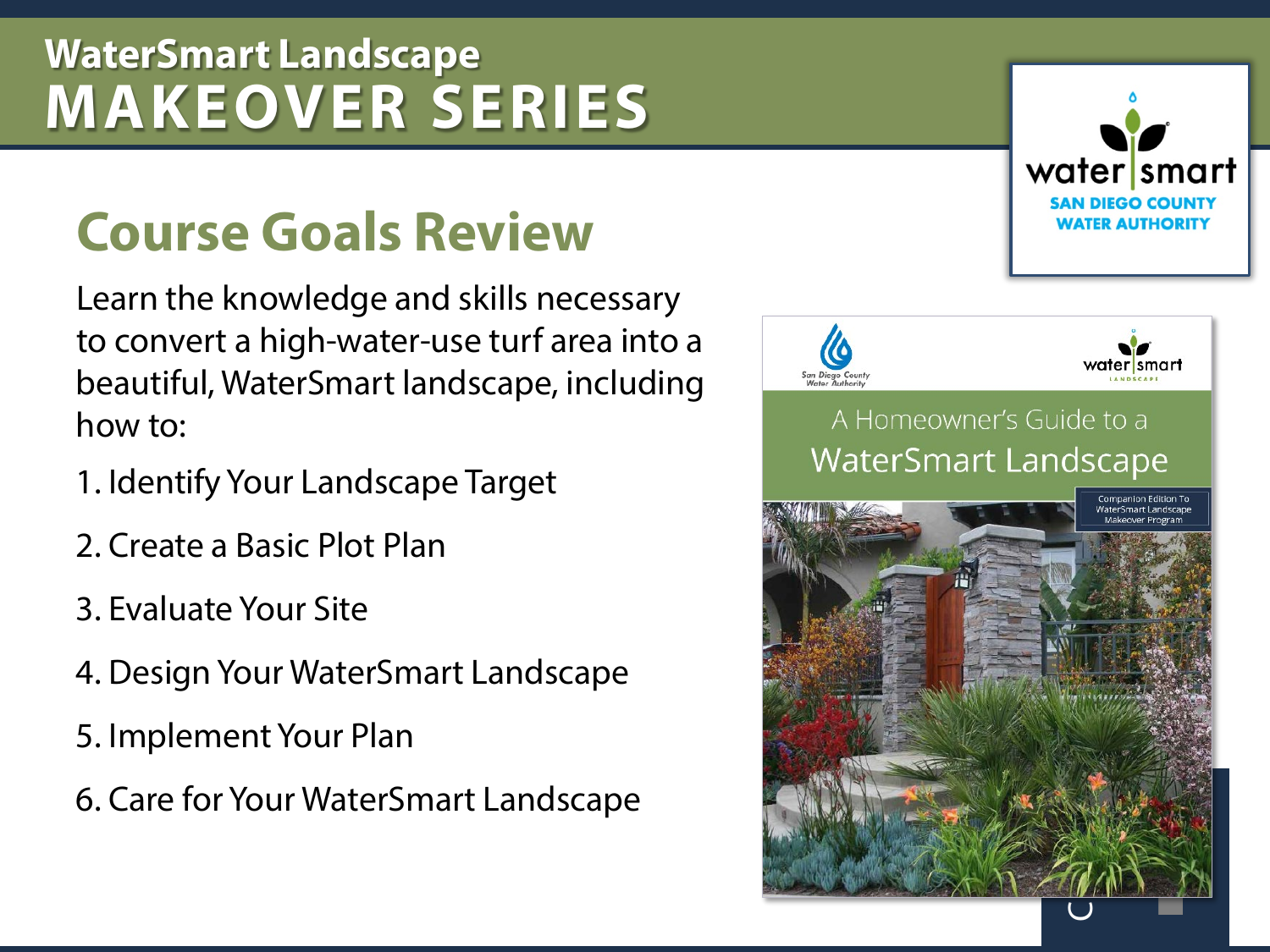## **Prepare for Design Coaching**

#### **Bring the Following Materials:**

- $\checkmark$  L-1 with notes for reference
- $\checkmark$  L-2 with drainage notes
- $\checkmark$  L-3 with your existing planting plan work
- $\checkmark$  L-4 with your existing irrigation notes
- $\checkmark$  Photos of your space and other inspiring photos
- $\checkmark$  Highlighted design questionnaire
- $\checkmark$  Bubble diagrams
- $\checkmark$  Hardscape plan
- $\checkmark$  Plant list
- $\checkmark$  Irrigation evaluation
- Program evaluation sheet from notebook